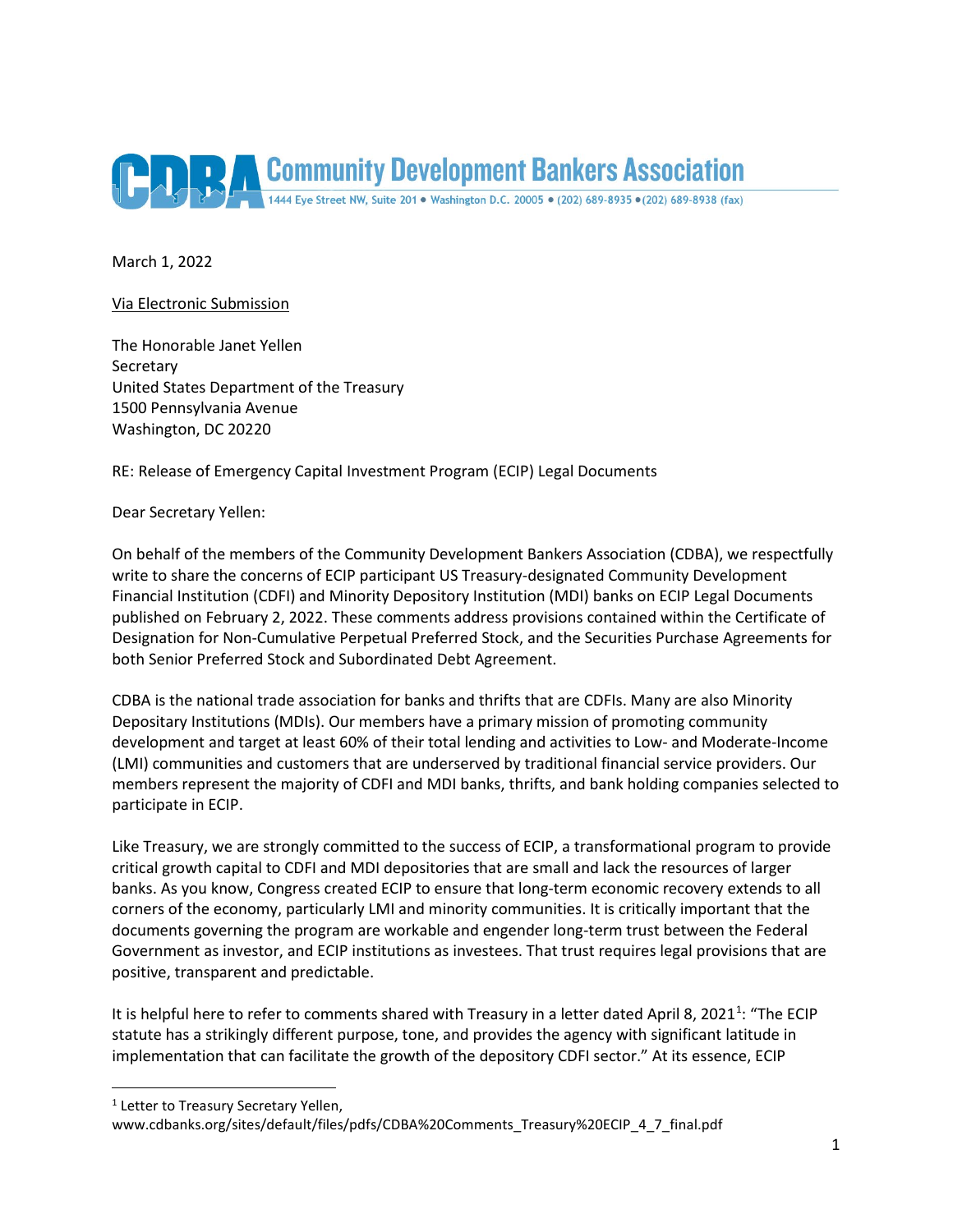investments are intended to serve as incentives to encourage more impact finance from healthy institutions that have already demonstrated their ability and commitment to execute this important and difficult work. Unfortunately, we must respectfully report that the documents, as currently drafted, require significant clarifications in order to fulfil their intention.

To summarize the key principles from our April 8, 2021 letter:

- Treasury should emphasize the positive, non-punitive, long-term aspects of this program and differentiate it from the Troubled Asset Relief Program (TARP), "to ensure ECIP reaches a broad range of eligible institutions and there is robust industry participation."
- The documents must shield ECIP institutions and their communities from the uncertainties that inevitably arise in the policy and political environment over long periods of time.
- Treasury should explicitly adopt lessons learned by the CDFI Fund over 25+ years regarding program management into ECIP.
- Treasury should narrowly tailor ECIP compliance requirements to avoid exposing institutions to negative implications beyond the scope of the program.

We believe that time is of the essence. Many banks (eligible for both types of investment) have told us they are uncertain about their participation, and at least one bank (eligible for a \$150 million + investment) has told us it intends to forgo its investment. We are very concerned that proceeding with the current legal documents introduces a level of operating uncertainty that is unpalatable to a majority of approved ECIP participants. First and foremost, the leadership of each institution has a fiduciary obligation to their institutions. This obligation includes not engaging in activities – including accepting investor dollars – that expose the institutions to undue risk. The good news is that, in informal conversations with Treasury officials, it appears that the intent of the agency is not to be punitive or to introduce undue risk. But, the documents "as is" are unacceptable to many and changes are needed.

*We strongly urge Treasury to consider our recommendations so that ECIP capital may begin to productively circulate within the LMI and minority communities that are the intended beneficiaries of this program.* Without the adjustments outlined below, an important opportunity may be lost and ECIP will fall short of fulfilling the intent of Congress.

# *General Comments*

*Lack of Transparency Coupled with Very Broad Authority*: **We urge Treasury to adopt greater transparency in its ECIP legal documents. Specifically, the agency needs to clearly define the process around noncompliance and fully disclose potential sanctions.** Section 5.2 and 5.3 of **t**he legal documents grant Treasury very broad authority (sole discretion) to determine whether a bank is in noncompliance and to determine sanctions. At the same time, it provides scant information about what constitutes noncompliance and potential sanction. Documents should include a written method of notification of a potential finding of noncompliance, clearly articulate the range of potential sanctions, define a formal process for appeal, and set a period for curing noncompliance. We fully understand Treasury's desire to protect the taxpayers. We also know that the agency's Community Development Financial Institutions (CDFI) Fund has 25+ years' experience of balancing transparency while fully protecting the taxpayer. We urge ECIP to replicate this model.

*Overreach in Disqualification from Other Programs*: **CDBA urges Treasury to strike Section 5.2(a) from the Legal documents which incorrectly infers Treasury has the legal authority to disqualify participants**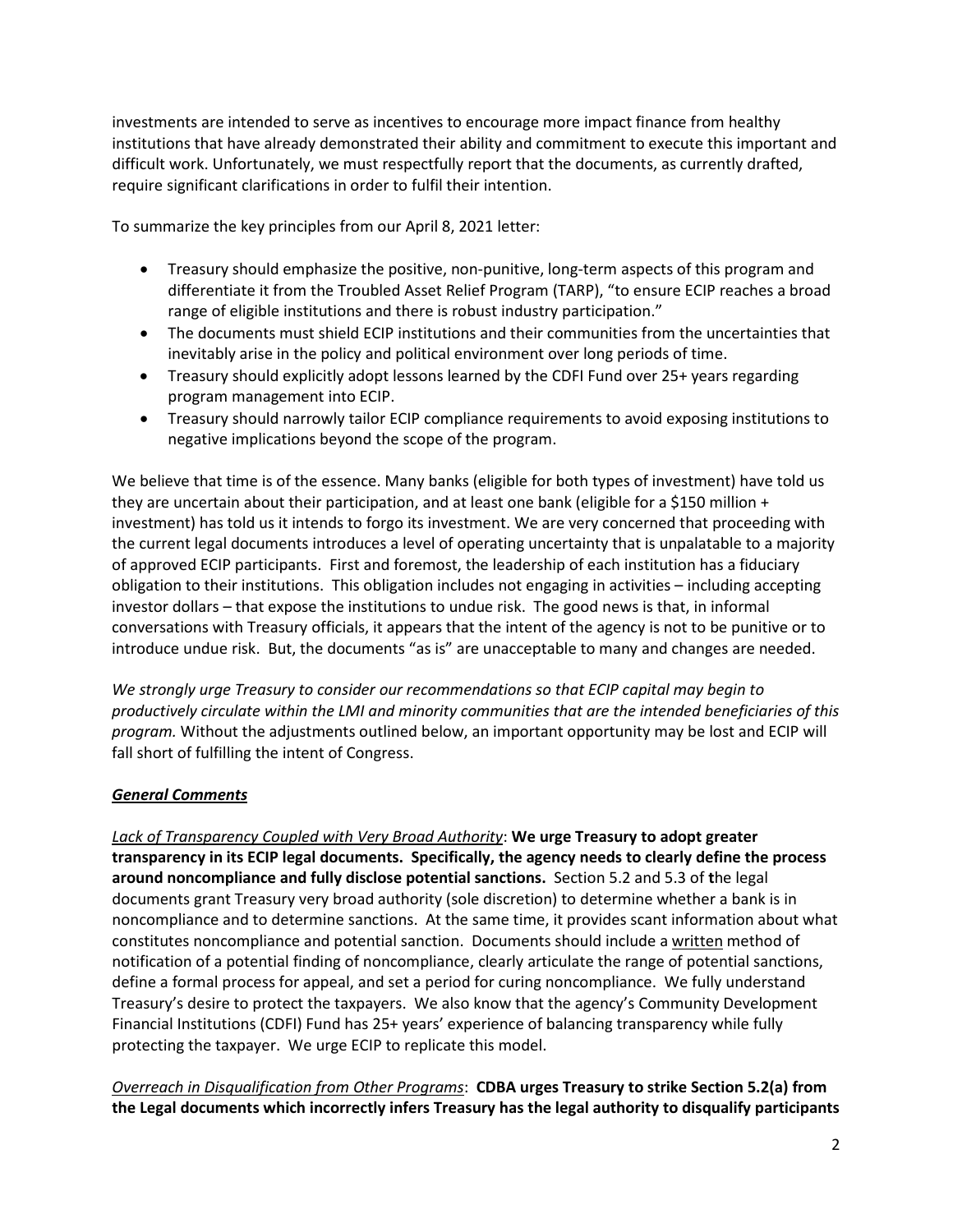**from CDFI Fund programs or other programs operated by Treasury or other agencies.** Section 5.2(a) gives Treasury the power to report ECIP noncompliance to the CDFI Fund and other Treasury program offices with unclear consequences. ECIP has no legal authority to have participants disqualified from the CDFI Fund or other Treasury programs. In addition, this provision also infers the power to disqualify participants from non-Treasury program (e.g. SBA, HUD, USDA) programs. This set of sanctions are a legal overreach, particularly for minor, correctable (i.e. a late report, miscalculated dividend payment) mistakes. ECIP compliance enforcement ought to be restricted to ECIP itself.

*Investment and Lending Plan as Performance Measure:* **We urge Treasury to strike Section 2.3(m), Sections 3.1(d)(ii) and (iii) Annex A-1 references to the Investment and Lending plan from the legal documents**. These sections of the legal documents appear to hold the applicants to the performance and activity levels outlined in their Investment and Lending Plan. Requiring participants to certify to the currency of the Plan suggests that any deviation -- small or large -- from the Plan will constitute noncompliance. Events and circumstances can and will change over time. In lieu of striking **Section 2.3(m), Sections 3.1(d)(ii) and (iii) Annex A-1 references,** the documents could be amended to clearly state that ECIP participants are not required to certify they will adhere to their plans over the course of the investment period.

*No Cure Provided in Event of CDFI Status Change:* **We urge Treasury to amend the legal documents: (1) outline a "cure" process within the legal documents for institutions that may experience a temporary loss of CDFI certification; and (2) outline the provisions that will apply if an institution permanently losses its certification status.**Preferred Stock section 4.2 (b) and Subordinate Debt section 4.2(c)) of the legal documents state that a failure to remain a CDFI will trigger an event of noncompliance. In January 2022, the CDFI Fund Director sent a communication to the CDFI industry, that under the soon-to-bereleased certification standards some organizations "may not" be recertified. ECIP participants are understandably concerned about the consequences of an unpredictable change in rule resulting in a loss of CDFI status. Although Treasury officials have stated verbally that a loss of CDFI status due to changes in the underlying rules will not *in itself* be a noncompliance trigger for ECIP purposes, we urge Treasury to explain in writing how this process will be managed with the CDFI Fund and ECIP, if ECIP participants suddenly find their certification at risk. Clarity and transparency are critically important for institutions approved for ECIP to assess the real risks for their institutions.

Further, we strongly recommend that Treasury provide both CDFI and MDI ECIP participants a remedy for the loss (temporary or permanent) of either status in the event of a merger or other form of consolidation. This remedy should include (but not be limited to) the ability to repurchase shares from Treasury on non-punitive terms. ECIP participants should not be penalized for making business decisions that acknowledge the need to remain efficient, competitive and operate at scale in order to continue serving their communities.

*Elimination of 18 Month Notice:* **We urge the Treasury to strike the provision in Section 5.2(b) that states institutions that lose their CDFI certification status will forfeit the right (established in Section 6.3(a)(v)) to an 18-month notice of sale of ECIP holdings**. This provision could lend to the destabilization of the financial institution and is an undue risk, and the 18-month notice period should be retained. If an institution cannot regain their certification status, as noted above, Treasury should provide the option, as above, to repurchase shares from Treasury on non-punitive terms.

*Loss of MDI status:* **We urge Treasury to provide clarity in the legal documents about the consequences if a Minority Depository Institution (MDI) loses its MDI status.** Like the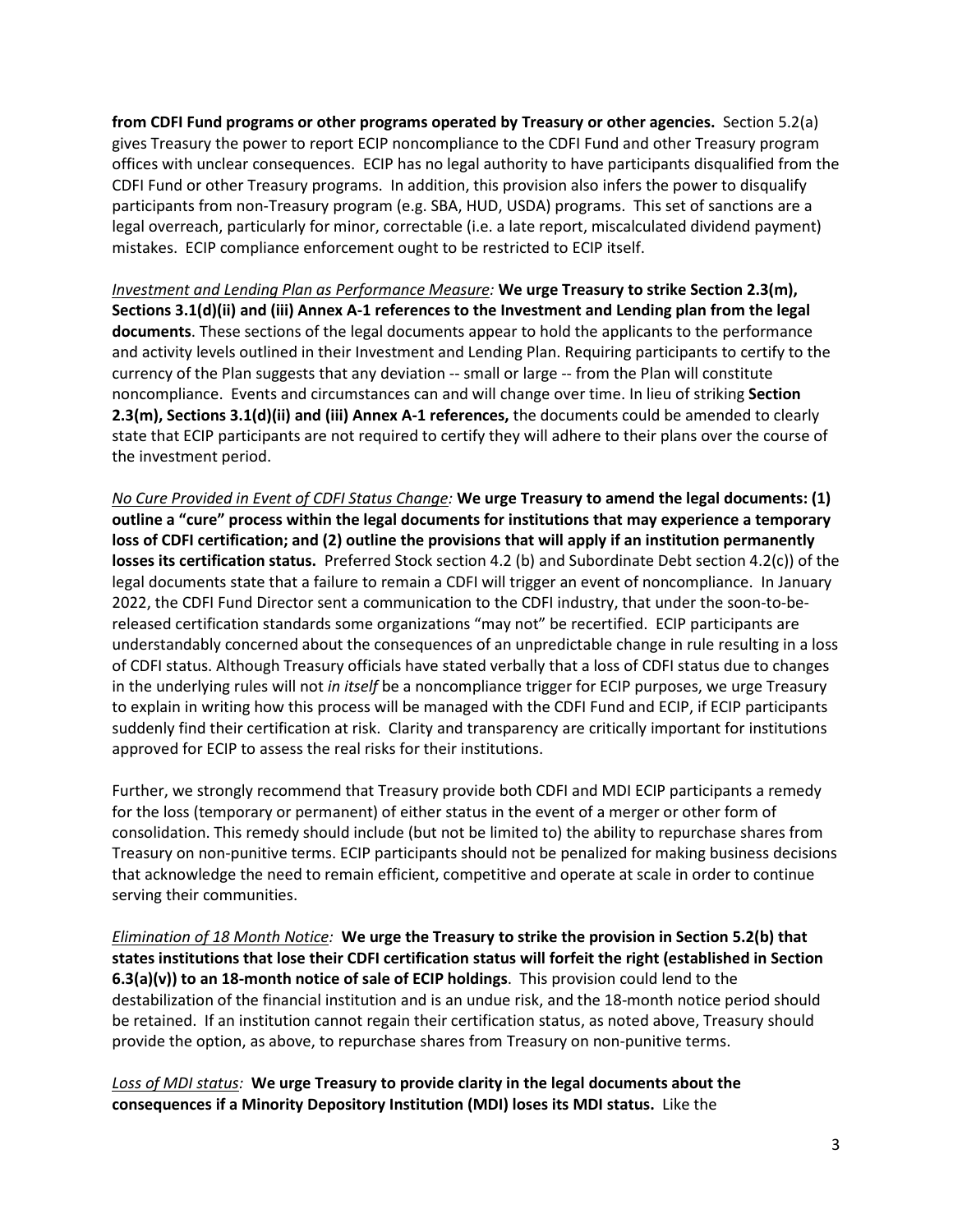recommendations above for loss of CDFI status, MDI should have clarity on the consequences and an opportunity to "cure." We also note that MDIs that are also CDFIs should not be expelled from ECIP and their stock or subordinated debt sold if they lose one designation but not the other.

*S Corp and Mutual Disadvantages:* **We urge Treasury to explicitly clarify within the legal documents that S Corp and Mutual Banks have the ability to convert their tax status at any time during their participation in ECIP without incurring penalties. T**here are numerous disadvantages to S Corp and Mutual Banks participating in ECIP (relative to C Corps), many of which stem from the statute and regulatory provisions beyond the control of Treasury. Given these disadvantages, and to encourage the fullest participation possible, Treasury should make it absolutely clear that ECIP participating S Corp and Mutual banks may convert their tax status without incurring penalties or additional costs outside of those associated with the tax status itself. Treasury should do everything in its power to ensure these elective changes are as frictionless as possible.

# *Specific Comments*

## *Document: Certificate of Designation for Senior Non-Cumulative Perpetual Preferred Stock*

#### Standard Provisions

Section 7 of the Certificate of Designation grants Treasury the right to send board observers and elect "preferred directors" in the event of an ECIP participant's nonpayment of dividends for five (5) periods. While these are understandable precautions, they can be revised to be more practical. This section can be improved in two key areas:

CONFIDENTIAL MATERIALS: The document does not account for the range of confidential materials that an ECIP bank would need to withhold from an observer or "Preferred Director" in order to meet confidentiality obligations. Currently, ECIP participants may only withhold confidential materials from observers and Preferred Directors "subject to disclosure limitations under applicable law." However, many confidential items are contractual in nature, e.g., confidentiality agreements surrounding M&A activities and proprietary strategy, and are probably not included under "applicable law.

Treasury should allow banks to require appointed "observers" and "Preferred Directors" to sign confidentiality agreements in favor of the bank, and limit the observer's use of confidential information. In the case of Preferred Directors, the confidentiality agreement might allow the Director to share confidential information with Treasury, and put the duty on Treasury to keep the information confidential.

CONFLICTS OF INTEREST: A Preferred Director might face conflicts of interest representing the interests of both Treasury and the Bank. A conflict is especially likely here, where the triggering event is missing dividends likely due to financial trouble. The standard solution to this problem would be for the board to appoint a special committee, comprised of only the independent and disinterested directors, with the full authority to negotiate, discuss, and ultimately approve actions -- but this would disenfranchise the Preferred Director.

Treasury should consider language limiting Preferred Directors' participation in matters implicating Treasury's (or another holders) interests.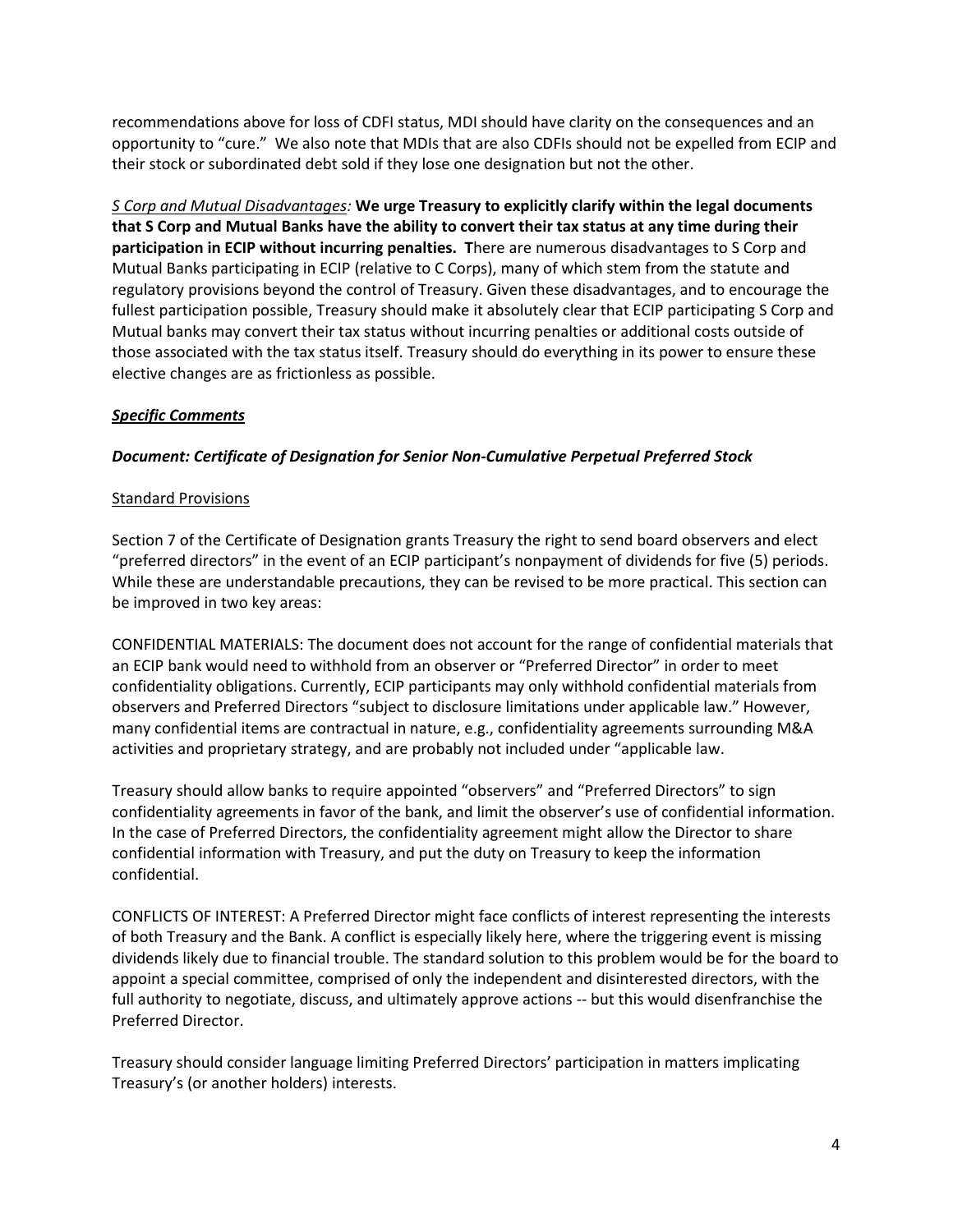## *Securities Purchase Agreements (SAPs)*

#### Article II - PURCHASE; CLOSING

*A***s noted above, we urge Treasury to strike references to the Investment and Lending Plan from the legal documents in their entirety.** Section 2.3(m) requires participants to submit an Investment and Lending Plan, this time as a required condition of closing. *By including reference to these documents here, and requiring representations to their accuracy in Sections 3.1(d)(ii) and (iii) Annex A-1, Treasury gives the appearance that participants will be required to meet the exact performance and activity levels submitted in their original applications.* The inclusion of the Lending and Investment Plan in the legal documents appears to contradict assertions made by Treasury prior to the release of these documents. Participants understood then that the Plans would not be considered thresholds for determining compliance. We do not believe these plans should be part of the purchase and closing document submission, and they should not be a benchmark for compliance with other terms and conditions.

#### Article III - REPRESENTATIONS AND WARRANTIES

*CDBA urges Treasury to encourage transparency and allow participants more opportunities to make detailed disclosures, at their option.* Article III of the Securities Purchase Agreement permits just seven (7) schedules (A through G) for participants to disclose exceptions to the representations and warranties required. However, there are 24 representations. While other representations have a materiality and material adverse effect (MAE) qualifier, some participants may appreciate the flexibility to disclose more information. Providing more opportunities for disclosure would be in the interest of both Treasury and participants, as it would help avoid inadvertent breaches of representations or warranties, or disputes at a later time over what may or may not be MAE.

**As in Article II, we strongly urge Treasury to strike References to the Investment and Lending Plan from the legal documents in their entirety***.* Treasury has verbally maintained that participants would not be held to performance goals beyond: (1) the required interest or dividend payments; or (2) the maintenance of the CDFI certification that qualified them for the program. Referencing the Investment and Lending Plan in the Representations and Warranties section suggests that Treasury is conflating the application process with the system for establishing compliance. Participants are concerned that reference to these documents in the Representations and Warranties sections under 3.1(d)(ii) and (iii), and Annex A-1 of both Securities Purchase may be interpreted to hold participants to the exact performance and activity levels outlined in their Lending Plan *over the life of the investment*. *Treasury should not hold participants to the performance and activity levels submitted in the Investment and Lending Plans as exhibits to their applications. If it is not Treasury's intent, we urge that it be clarified.*

Separately, Section 3.1(b), Capitalization in both agreements asks for a schedule of 5% shareholders. However, the threshold to track ownership for community banks is 10%. Only public reporting companies track ownership of 5%. **The ownership-reporting threshold should be appropriate to the reporting status of the company, rather than set by default at 5%.**

**CDBA urges greater clarification in Section 3.1(b).** First, it is not clear whether participants will be able to issue more options after the Capitalization Date and information reported on Schedule B. We ask the agency to clarify that this will indeed be allowed. Second, please clarify whether or not the following language allows a recipient Bank Holding Company to have a Holding Company line of credit that is secured by the IDI Subsidiary stock it owns.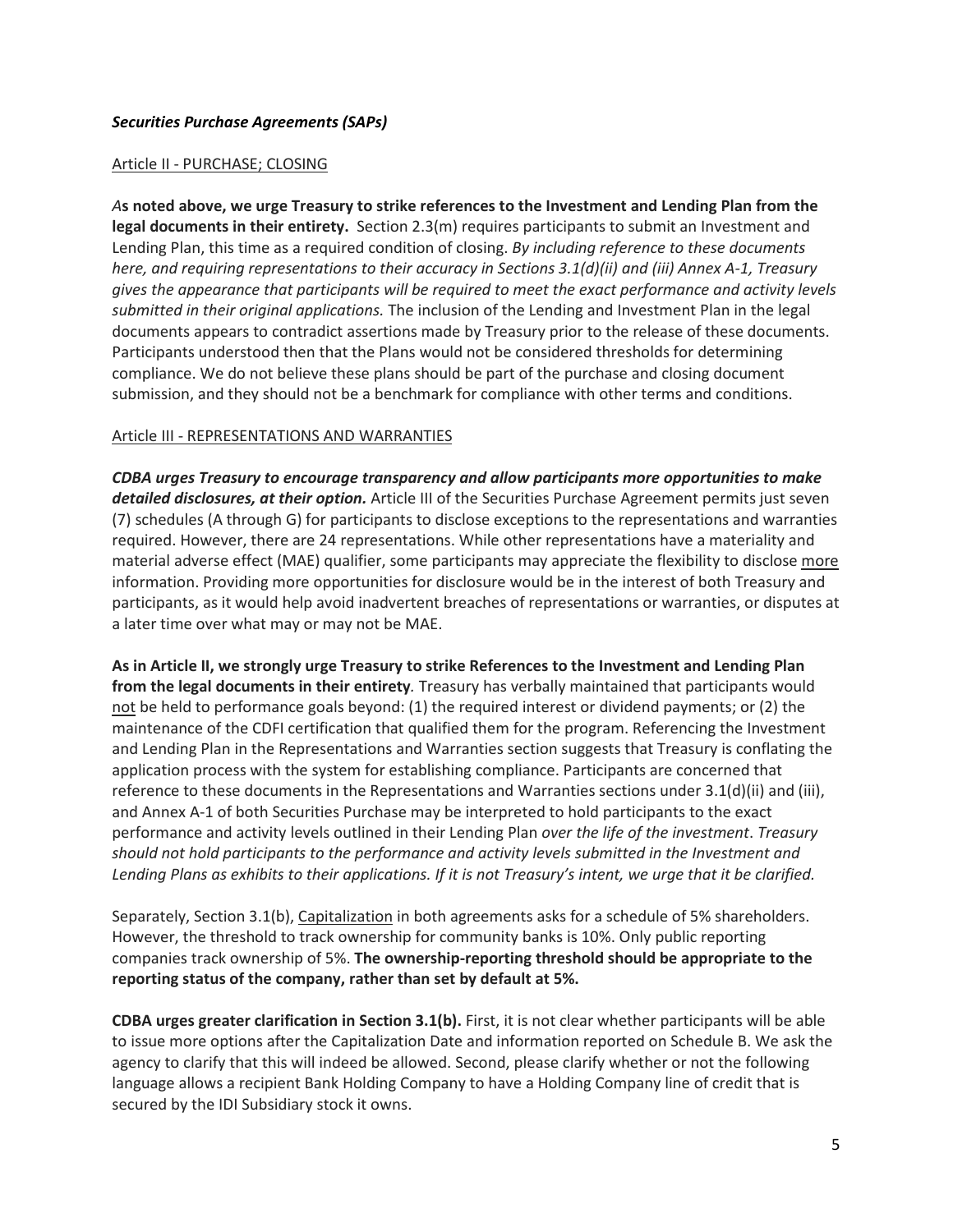*"If the Recipient is a Bank Holding Company or a Savings and Loan Holding Company, (x) the percentage of each IDI Subsidiary's issued and outstanding capital stock that is owned by the Recipient is disclosed on Schedule B; and (y) all shares of issued and outstanding capital stock of the IDI Subsidiary(ies) owned by the Recipient are free and clear of all liens, security interests, charges or encumbrances."*

Further, also related to 3.1(b), there are holding companies that have preemptive rights granted in the Articles of Incorporation. This right allows a shareholder to purchase shares to maintain their percentage ownership position if shares are issued. However, the Capitalization warranty for both C and S-Corps requires that the issued common shares not possess preemptive rights. Since Treasury will be in receipt of either a debenture or preferred stock, it is unclear why Treasury should prohibit common shares from possessing preemptive rights. **In the absence of a compelling interest, we ask that Treasury consider striking this provision.**

## Article IV - COVENANTS

**CDBA believes Article IV of both Securities Purchase Agreements is overly broad and we recommend amending it.** Specifically, section 4.1(g)(v) in the Senior Preferred Stock Agreement and 4.1(h)(v) of the Subordinated Debt Agreement allow Treasury "sole discretion" to make unilateral amendments to the Quarterly Supplemental Reports to:

"(A) reflect changes in GAAP, (B) reflect changes in the form or content of, or definitions used in, Call Reports, Reporting Form FR Y-9C or any other applicable reporting form or (C) *to make clarifications, technical corrections and/or any other adjustments as the Investor determines to be necessary or appropriate*." (Emphasis ours).

**We strongly urge Treasury to strike the latter phrase (C).** Participants must have more certainty about the reporting requirement that they will be agreeing to before entering into this agreement. Any changes must be transparent and follow a process that includes the method of notification, comment, and sufficient time to implement. The current language leaves too much open to interpretation and subject to unforeseen changes in the policy and operating environmental.

Related, in Section 4.1(g)(ii) of both the Senior Preferred Stock Agreement and Subordinated Debt Agreements, there is no provision for an ECIP participant to contest a finding by the investor of any sort. **CDBA believes there must be such a process outlined in the Agreements that includes the method of notification (in writing), appeal, and cure (please see Article V below for further discussion).**

**Further, the section addressing Reporting Requirements (Senior Preferred Stock Section 4.1(h) and Subordinated Debt Agreement Section 4.1(i)) should be clarified to state that the Registration rights set forth in Annex E will** *not* **be used during the first ten (10) years of the investment.**

**CDBA requests written clarification on the intent of Section 4.1(k).** It appears to hold a participant to provisions in Reg W whether or not the participant would ordinarily be subject to those provisions, except for transactions between Bank Holding Companies and their IDI subsidiaries. It is not clear what Treasury seeks to address with this clause.

Additional sections require clarification: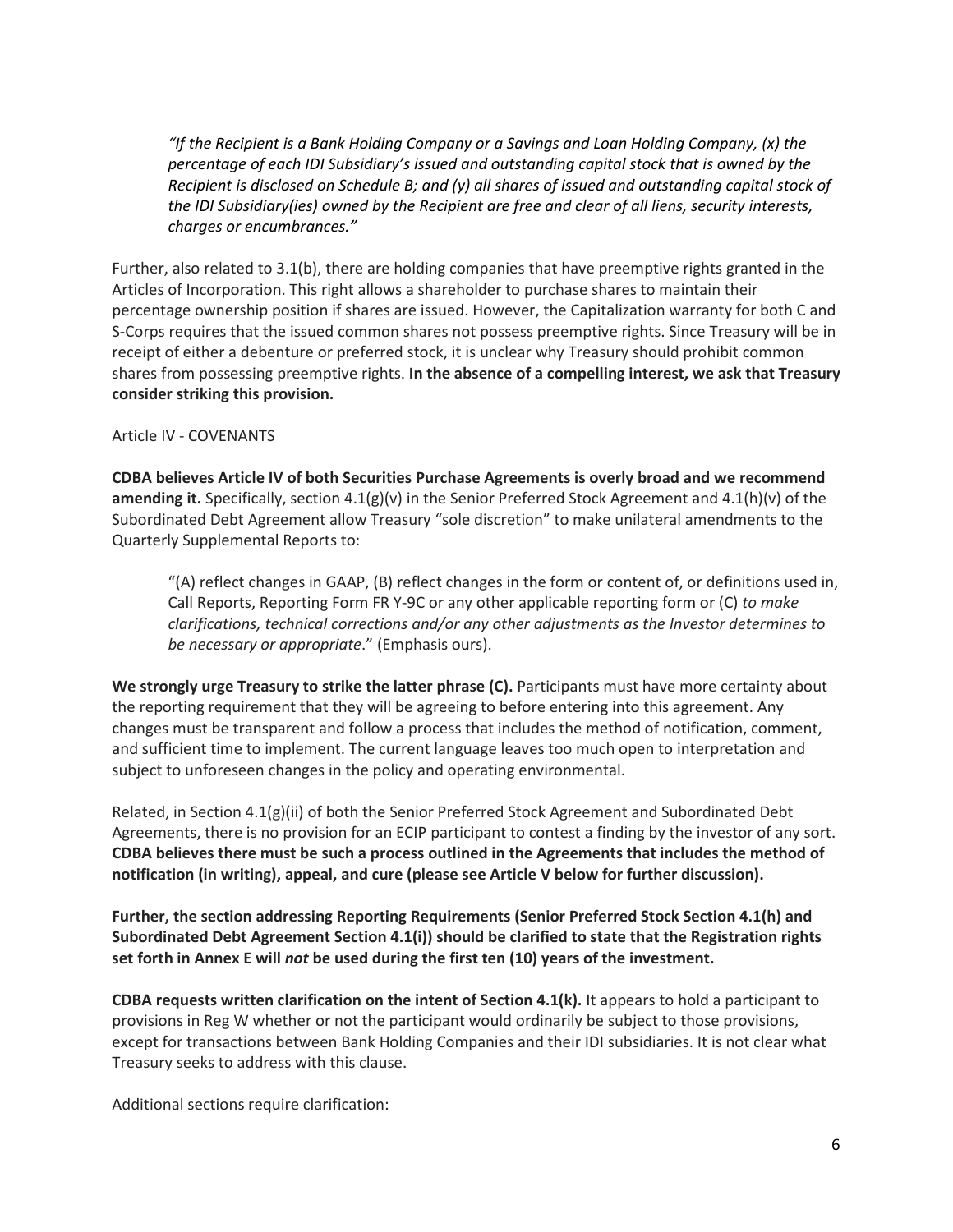- The covenant requiring participants to develop an outreach plan (Senior Preferred Stock Section 4.1(l) and Subordinated Debt Agreement 4.1(m)) is vague. We ask that Treasury clarify what are the expectations for the level of detail required in this plan, including how the plan will be evaluated, and what its role will be in the closing process.
- Section 4.12(c)(ii)(A) states that participants must deliver financial statements "in any event within ninety (90) days" after the end of each fiscal year. *This is not possible for many ECIP participants, given many are small, closely held institutions. In several cases, banks are finding it increasingly difficult to get audited financials until the second quarter of the year*. We recommend that Treasury modify this section to allow submission of financial statements "within 120 days."
- Numerous banks have expressed concern regarding the S Corporation Status provision in section 4.2(b) of the Subordinate Debt agreement. Specifically, the language published February 2 regarding the S Corporation tax status of a participant appears to prohibit converting from an S Corp to a C Corp during Treasury's investment period. We respectfully request that this language be modified and disseminated in revised documents in the manner proposed by Ms. Carol Rodrigues in an email to a CDBA member bank executive on February 11, 20222:

*"If the Recipient is an S Corp as of the Signing Date, the Recipient shall not revoke or change such its status for federal income tax purposes as an S corporation within the meaning of Sections 1361 and 1362 of the Code or the status of any Recipient Subsidiary as a Q Sub within the meaning of Section 1361(b)(3)(B) of the Code without the prior written consent of the Holders of the majority of the Subordinated Debt.*" (Emphasis ours).

• We strongly recommend that Treasury revisit the negative covenant section regarding CDFI Status (Preferred Stock section 4.2 (b) and Subordinate Debt section 4.2(c)). Specifically, we urge Treasury to clarify that certifying to this covenant *would not apply* in the event of changes in the certification rules that are beyond the control of the ECIP participant. Treasury should further clarify that it will be the CDFI Fund's responsibility to set cure periods in the event of these changes. This is especially important now because the CDFI Fund recently announced its intent to revise its CDFI certification rules for the first time since the program's inception (25+ years). At this junction, there is great uncertainty as to how the new requirements may affect ECIP participants. Further, external circumstances may constrain a participant's ability to deploy ECIP capital in a timeframe that is consistent with maintaining its CDFI status. Because the CDFI Fund is considering *future* changes that are *unknown* and may entail requirements that are beyond the control of current CDFIs, this makes it nearly impossible for CDFIs to agree to such a covenant.

Further, for the purposes of this negative covenant, we strongly recommend that Treasury provide both CDFI and MDI ECIP participants a remedy for the loss (temporary or permanent) of either CDFI or MDI status in the event of a merger or other form of consolidation. This remedy should include (but not be limited to) the ability to repurchase shares from Treasury on nonpunitive terms. CDFI and MDI banks are subject to the same market forces as conventional insured depositories. ECIP participants should not be penalized for making business decisions that acknowledge the need to remain efficient, competitive and operate at scale in order to continue serving their communities.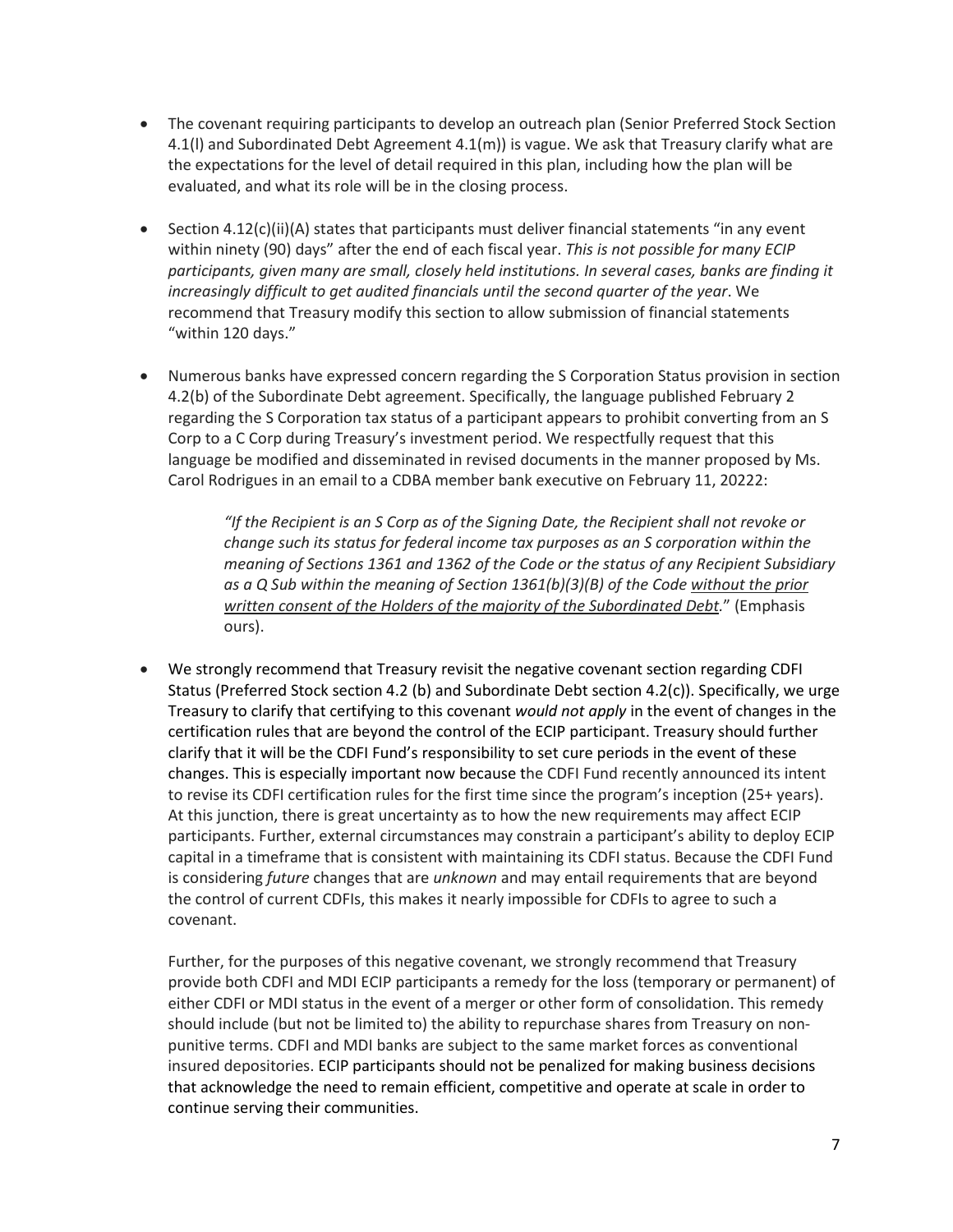### Article V - REMEDIES OF THE INVESTOR UPON BREACH

All three Sections of Article V of both Securities Purchase Agreements provide Treasury "sole discretion" to make critical determinations. This authority is too broad. It creates uncertainty, given the initial investment period will extend over several administrations. *We urge Treasury to strike the "Sole discretion" provision from all of these Sections.* Related, the notification method and cure period mentioned in 5.3, Additional Remedies, imposed at Treasury' sole discretion, (with only seven (7) days to either accept Treasury's proposed remedy, propose an alternative remedy, or provide information and documentation contesting Treasury's proposed determination), is unworkable for minor and major instances alike.

Section 5.3(a) is not specific about the manner of informing a participant of noncompliance. Such a consequential notice requires a formal communication. The statement that Treasury "may" notify the Recipient in writing should be revised to replace "may" with "will."

In addition, we urge Treasury to strike Sections 5.3(c) and (d) in their entirety. Section 5.3(c) addresses how Treasury will make a final determination of noncompliance and 5.3(d) requires participants to waive the right to judicial review. The process for determining, sanctioning, and curing noncompliance must be defined and independent of Treasury's "discretion." Specifically:

- **CDBA believes Treasury must define noncompliance more explicitly.** The documents do not clearly state what events will be minor or major "material" events of noncompliance. If a bank makes technical errors, and corrects them in a reasonable amount of time, such errors should not trigger a host of remedies that could fundamentally reshape the program for a CDFI. Treasury should also state that outside factors such as economic recessions, increases in interest rates, labor shortages (including shortages of qualified lending officers and support personnel), all be considered in this equation.
- **In the absence of a judicial appeal process, we strongly urge Treasury to outline in the documents a process for dealing with breaches or violations leading to noncompliance.** The documents do not clearly state what will be the process for banks to appeal or present facts and circumstances to contest a potential finding of noncompliance. *The process should cover notifying participants of breaches as well as an appeal process that includes a third party adjudicator.*
- **CDBA strongly recommends Treasury allow for, and define "cure periods."** This section makes no provision for a "cure period." ECIP participants are active lenders in dynamic markets; the potential for a change in the operating environment to cause noncompliance must be considered. ECIP banks must constantly balance the needs of their CDFI target markets with the same market realities (growth, safety and soundness) that are realities for conventional banks. Given the potentially dire consequences for communities if ECIP capital is impaired within or transferred from local institutions, we ask that cure periods begin by allowing participants to make a good faith effort to remedy any noncompliance, and follow with a generous cure period that recognizes the challenging environment within which these banks have long operated in good faith.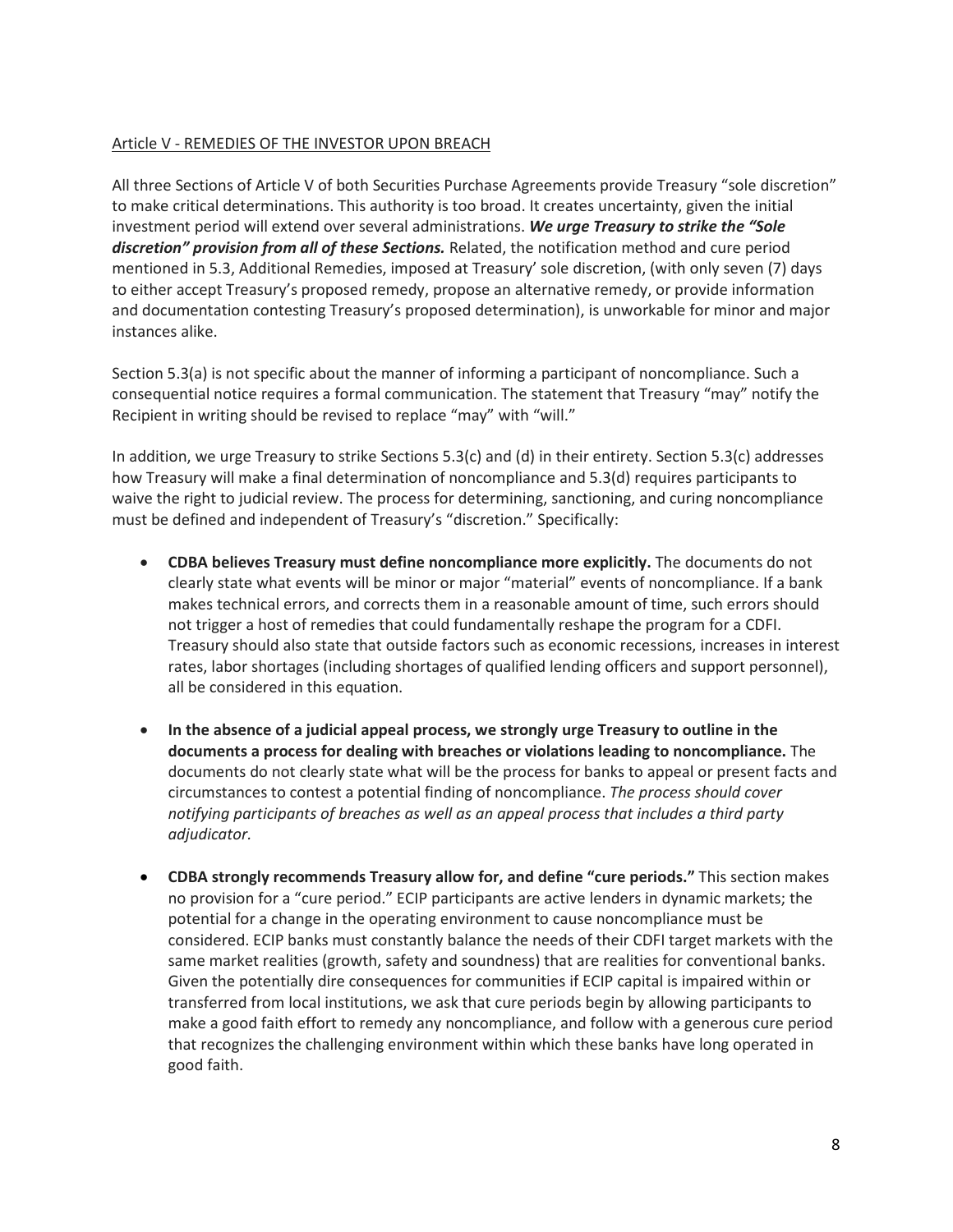Participants are inferring potential sanctions in other parts of the securities purchase agreements (i.e. being barred from participation in CDFI Fund or other Treasury programs, etc.), because sanctions are not clearly delineated outside of the threat of being "reported." This creates uncertainty. Participants require a foreknowledge of the consequences of noncompliance in order to make informed decisions. For example:

- **We recommend that Treasury clearly identify the consequences for noncompliance and then consult the processes provided by the CDFI Fund as a model for how to communicate and manage those consequences.** For example, while Treasury asserts there is no statutory authority to "clawback" investments, bankers' have expressed this concern. This is a clear example of how the provisions create uncertainty through lack of definition. However, this can be easily mitigated. We advise ECIP to consult with the CDFI Fund given their experience successfully managing this challenge while administering multiple programs over 25+ years.
- **Sanctions for noncompliance should be limited and restricted to the confines of ECIP.** Treasury should not consider disqualification from other programs, whether managed by Treasury, the CDFI Fund, or other government agencies or departments, as a consequence of noncompliance. It is insufficient to think of referrals to other agencies or departments as "only" referrals, given their lack of definition. There is concern that ECIP participants could be "blackballed" from programs operated by other Federal agencies (i.e. HUD, SBA, USDA) that could be detrimental to the health of the financial institution and its communities. Either of these would be an unduly harsh sanction for noncompliance, and would undermine the purpose of the statue itself.

## Article VI - ADDITIONAL AGREEMENTS

**Treasury should modify the Section addressing Transfer (Preferred Stock Agreement Section 6.3 and Subordinate Debt Section 6.6).** First, we suggest Treasury clarify Preferred Stock Agreement Section 6.3(a)(iv) and Subordinate Debt Section 6.3(f)(iv) to ensure that the "Eligible Financial Institution" referred to is the "Insured CDFI", rather than the "nonprofit Affiliate:"

*"With the prior consent of the Recipient (which may not be unreasonably delayed, conditioned or withheld), the Investor may Transfer all or a portion of the Preferred Shares for no consideration or for a de minimis amount to a mission-aligned nonprofit Affiliate of an Eligible Financial Institution that is an Insured CDFI participating in the ECIP that is an Insured CDFI (an "Eligible Nonprofit").*

**Second, Treasury should clarify the provision addressing participant reporting in the event of a transfer of securities.** Preferred Stock Agreement Section 6.3(a)(v) and Subordinate Debt Sections  $6.3(f)(iv)$  and (v) state the investor shall not transfer the investment prior to the tenth anniversary without prior consent of the issuer which consent "may not be unreasonably delayed, conditioned or withheld." The term "unreasonable" should also be more clearly defined.

**We further recommend that upon the sale of the investment, reporting requirements should no longer apply unless, in the event of a sale prior to year ten (10), the bank elects to report qualified lending in order to achieve rate reductions agreed to in advance by a third party investor.**

#### Article VII - MISCELLANEOUS